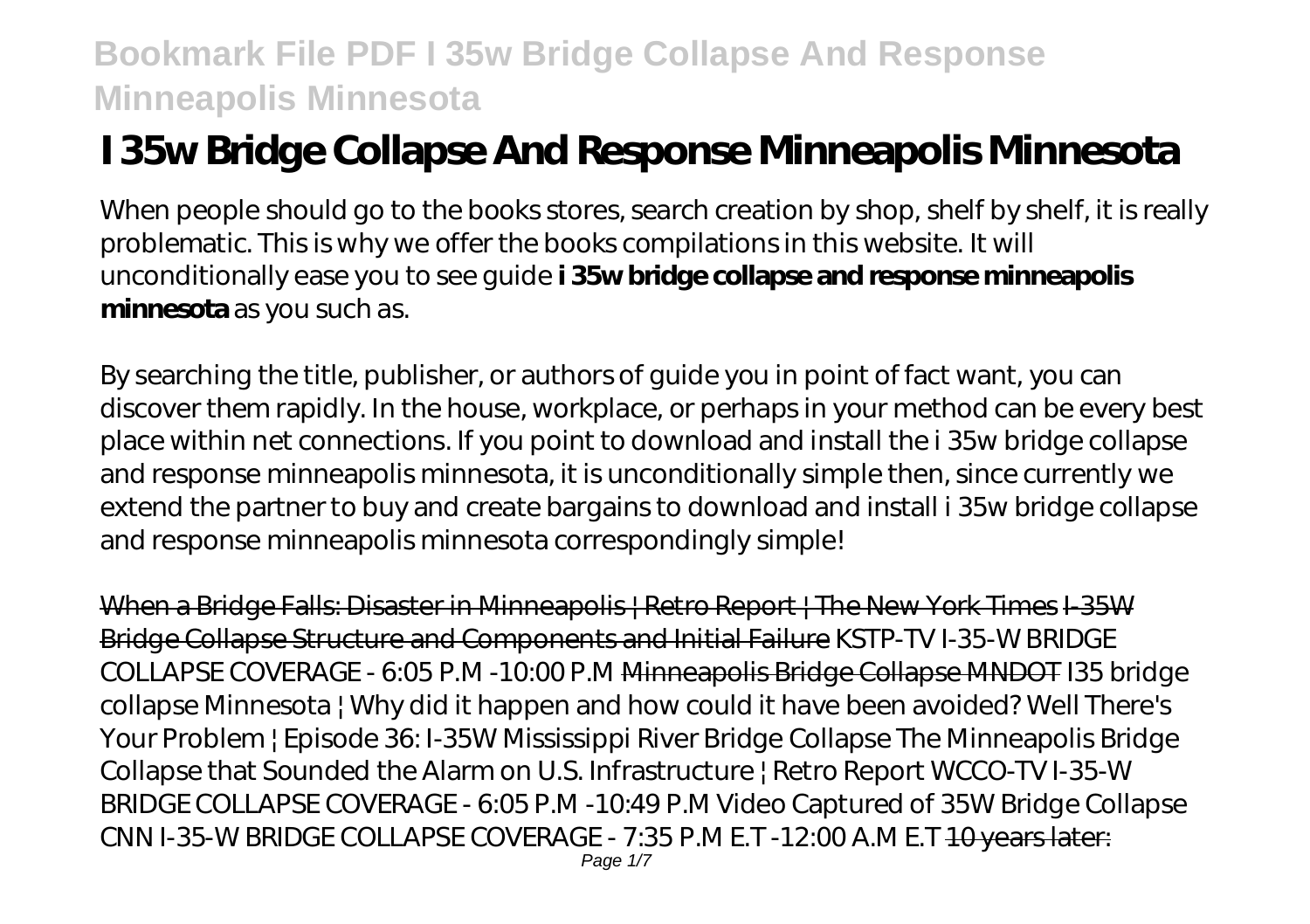Survivors reflect on the 35W bridge collapse *35W Bridge Collapse Visualization Tacoma Narrows Bridge Collapse* (LONG VERSION) Minneapolis Bridge Collapse Minnesota Video Ledbetter Bridge Collapse Paducah, KY June 2014The Silver Bridge disaster 7 Horrifying Cases of Collapsed Bridges *THE TAY BRIDGE DISASTER in HD 10 Biggest Bridge Collapses Ever* Why Do Trucks Keep Smashing Into This Bridge? | Montague St Bridge Man Who Survived Jump From Golden Gate Bridge Shares His Story Niagara Falls Bridge Collapses Under Pressure of Ice - 1938 *I-35W Bridge Collapses* Doctors Remember I-35 Bridge Collapse 35W Bridge Collapse Survivor shares Story, Sandwiches Bridge Collapse Survivor Speaks Out I-35W Bridge Collapse-10th Anniversary Minneapolis Responds The I-35W Bridge Collapse Facing Down The Fears Of The I-35W Bridge Collapse10 Years Later: WCCO Remembers The I-35W Bridge Collapse I 35w Bridge Collapse And

MNopedia, Minnesota Historical Society. http://www.mnopedia.org/event/i-35w-bridgecollapse (accessed November 15, 2020). View of the collapsed I-35W bridge (Bridge 9340) on August 1, 2007. Photograph by Heather Munro. The I-35W (Interstate 35 West) bridge over the Mississippi River in Minneapolis opened to traffic in 1967.

### I-35W Bridge Collapse | MNopedia

Minneapolis I-35W Bridge Collapse On August 1, 2007, an eight-lane, three-span section of the I-35W Bridge across the Mississippi River in downtown Minneapolis collapsed at approximately 6:00 p.m. It was crowded with rush hour traffic. The final death toll was 13.

Minneapolis I-35W Bridge Collapse | Failure Case Studies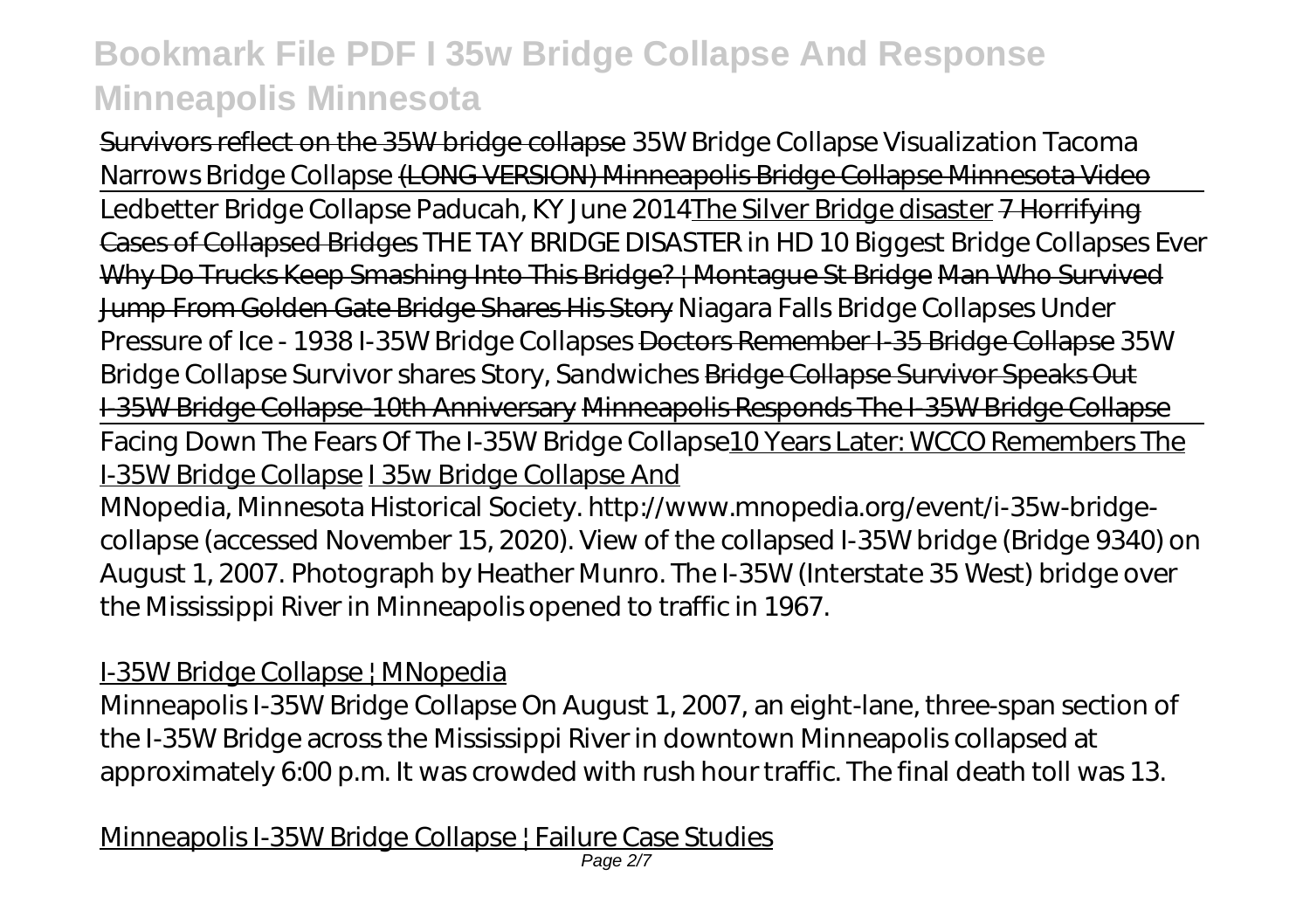This article is about Bridge 9340, the bridge that collapsed in 2007. For the replacement bridge, see I-35W Saint Anthony Falls Bridge. / 44.97889°N 93.24500°W /44.97889; -93.24500. / 44.97889°N 93.24500°W /44.97889; -93.24500. The I-35W Mississippi River bridge (officially known as Bridge 9340) was an eight-lane, steel truss arch bridge that carried Interstate 35W across the Saint Anthony Falls of the Mississippi River in Minneapolis, Minnesota, United States.

### I-35W Mississippi River bridge - Wikipedia

The I-35W Mississippi River bridge(officially known as Bridge 9340) was an eight-lane, steel truss arch bridgethat carried Interstate 35Wacross the Mississippi Riverin Minneapolis, Minnesota, United States. During the evening rush houron August 1, 2007, it suddenly collapsed, killing 13 people and injuring 145.

#### I-35W Mississippi River bridge

During the evening rush hour on August 1, 2007, a 1,900-foot section of Interstate Highway 35 West bridge between Minneapolis and Saint Paul, Minn., collapsed into the Mississippi River, killing 13 people and injuring 145. We conducted a study to determine the cause of the collapse on behalf of a consortium of 20 Minnesota law firms representing, pro bono, more than 90 victims and their families.

### I-35W Bridge Collapse | Thornton Tomasetti

Check in with our I-35W bridge collapse coverage page for the latest news, videos and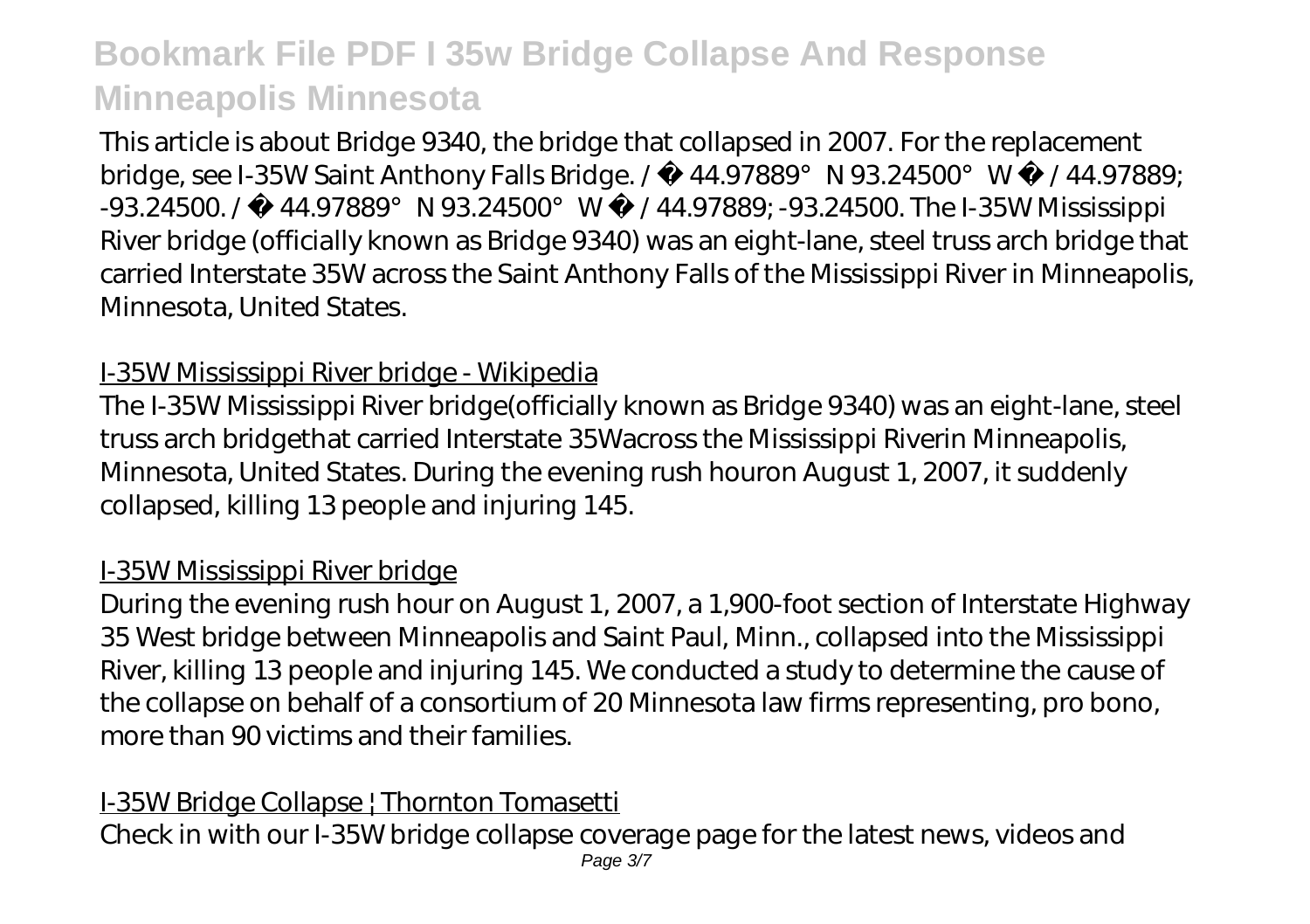photos covering the failure. Severely corroded bearings on the north end of the I-35W bridge in Minneapolis were a potential cause of the Aug. 1 I-35W bridge collapse that is under investigation by the National Transportation Safety Board.

#### Focus of I-35W Bridge Collapse: Corroded Steel Bearings ...

There were 414 days between the bridge collapse and the opening of the replacement bridge on September 18, 2008, resulting in a total of over \$165 million. The estimated loss to the economy was \$60 million. And the cost to replace the bridge was \$234 million, for a grand total of almost half a billion dollars.

#### I-35 Bridge Collapse | ThinkReliability, Case Studies

Following the collapse of the I-35W bridge in Minneapolis on August 1, 2007, the NTSB worked with the Federal Highway Administration, the Minnesota Department of Transportation and other parties with information and expertise, including SIMULIA Central, to determine the circumstances that contributed to the collapse of the bridge, completing the investigation in 15 months.

#### Minneapolis I-35W Bridge Collapse – Engineering ...

The I-35W Bridge Collapse A University of Minnesota Civil Engineer in a report to MN-DOT noted that this bridge is considered to be a non-redundant structure. Cracking had been previously discovered in the cross girders at the end of the approach spans.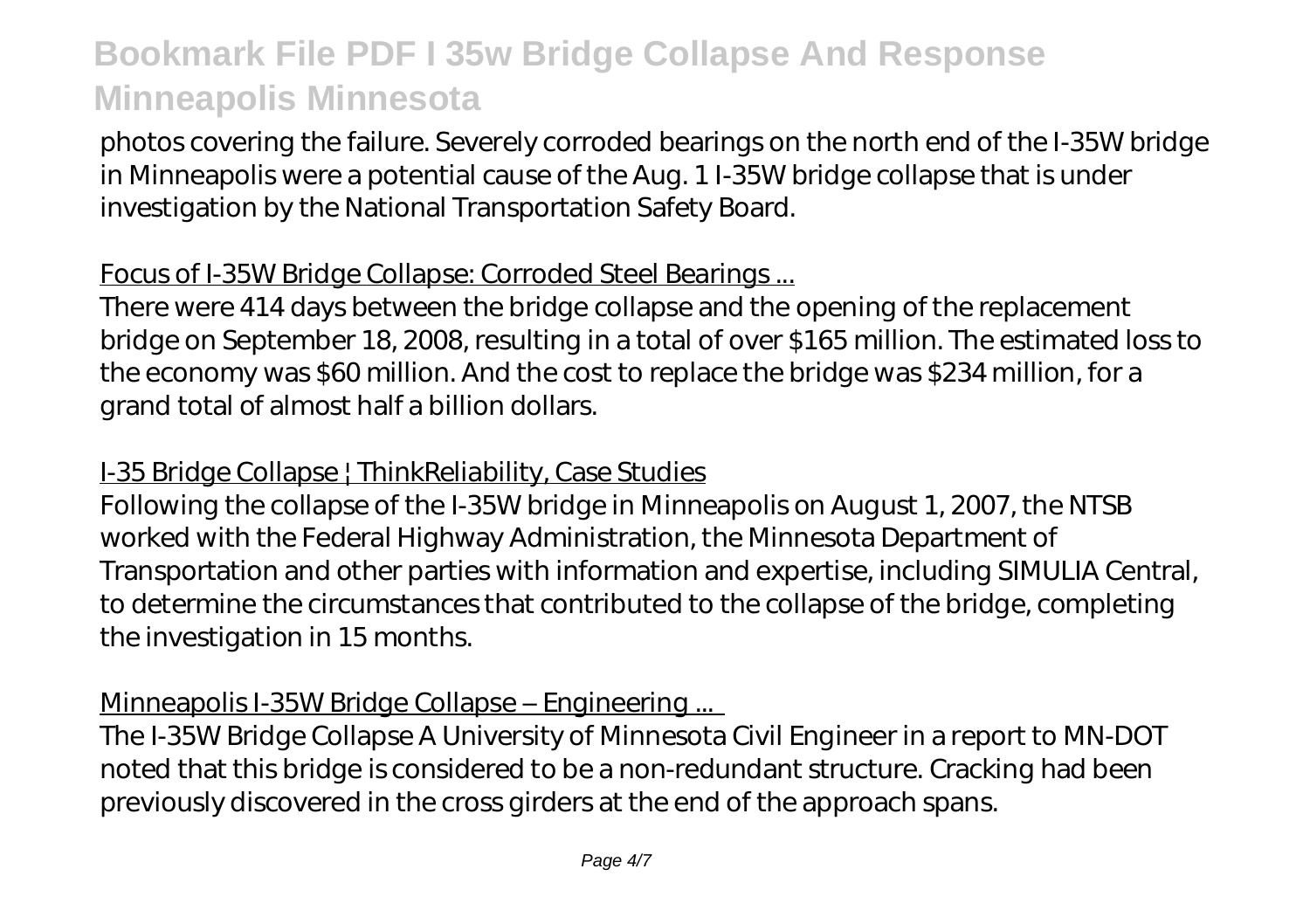### Why It Failed: I-35W Bridge Collapse by Amanda Henderson

Ten years ago, the Interstate 35W bridge over the Mississippi River in downtown Minneapolis collapsed, sending cars, trucks and even a school bus that were crawling over it in bumper-tobumper rush...

### Minneapolis Bridge Collapse: 10 Years Later ...

This is a the final version of my visualization of the collapse of the 35W bridge. It was produced for my special topics course. Since there hasn't been any ...

### 35W Bridge Collapse Visualization - YouTube

The I-35W bridge was one of Minnesota's busiest, carrying 140,000 cars a day over the Mississippi River. It collapsed during rush hour on Aug. 1, 2007. Ten years later, the disaster still looms...

### Remembering The I-35W Bridge Collapse 10 Years Later : NPR

The I-35W Saint Anthony Falls Bridge crosses the Saint Anthony Falls of the Mississippi River in Minneapolis, Minnesota in the U.S., carrying north-south traffic on Interstate Highway 35W. The ten-lane bridge replaced the I-35W Mississippi River bridge, which collapsed on August 1, 2007. It was planned and is maintained by the Minnesota Department of Transportation. The planning, design, and construction processes were completed more quickly than normal because Interstate 35W is a critical arter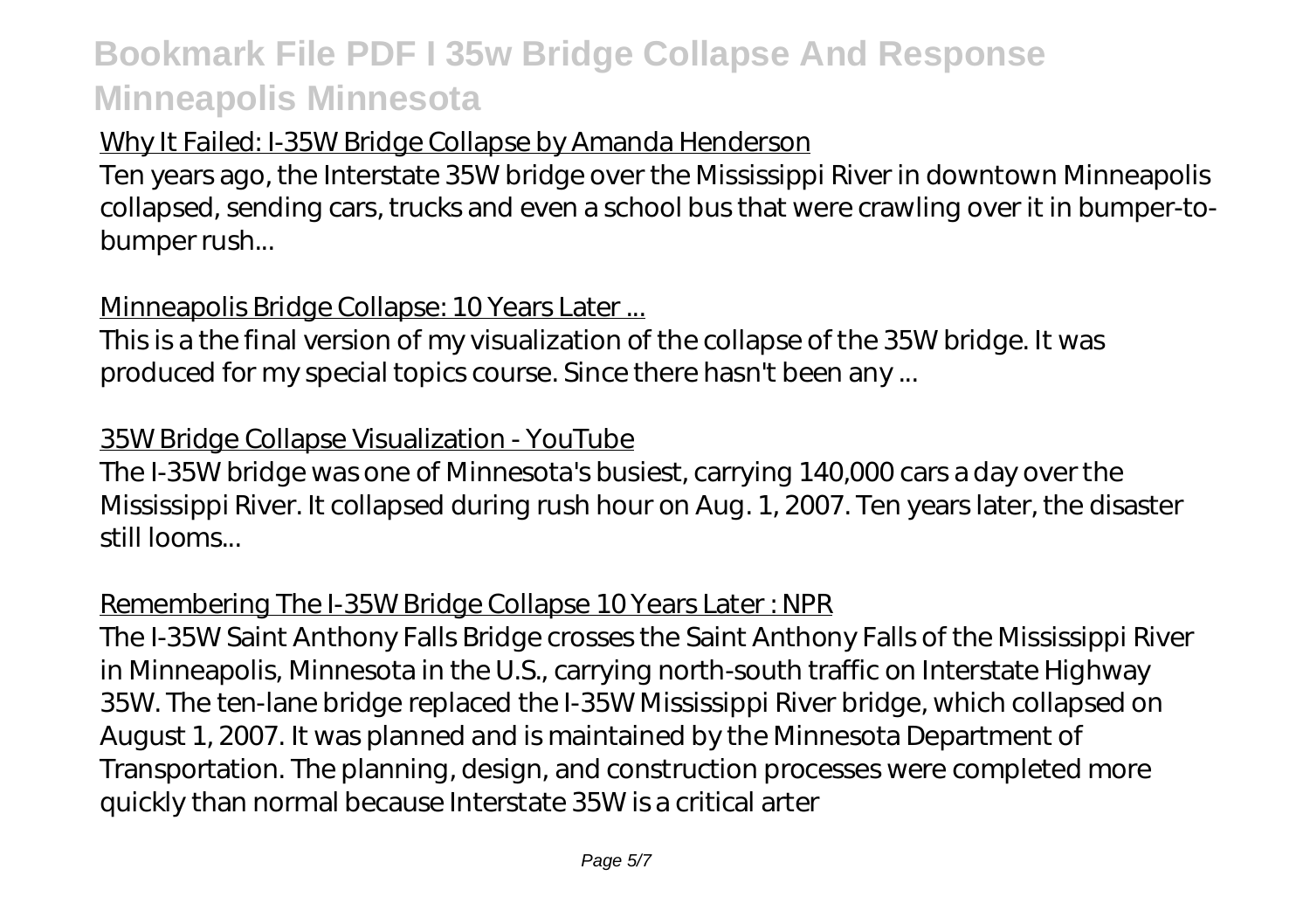### I-35W Saint Anthony Falls Bridge - Wikipedia

My 35W Bridge Collapse Story – August 1, 2007 David Dahl looks out from a bench where his mother, Kimmy, talks with Red Cross volunteers. Kimmy was driving a school bus with 20 children in it on the I-35W bridge, including David, when it collapsed in 2007.

### I-35W Bridge Collapse – Minnesota and Dakotas Region Blog

Collapsed I-35W bridge over the Mississippi River in 2007. In the years prior to the collapse, official reports cited problems with the bridge structure. In 1990, the federal government gave the I-35W bridge a rating of "structurally deficient," citing significant corrosion in its bearings.

#### Numerical investigation of collapse of the Minnesota I-35W ...

About the collapse. On Aug. 1, 2007, Minnesota suffered a tragedy of historic proportions when the I-35W bridge (bridge 9340) over the Mississippi River in Minneapolis collapsed. Our hearts continue to go out to the victims, families and others affected by the collapse.

### I-35W St. Anthony Falls Bridge - MnDOT

The I-35W bridge over the Mississippi River in Minneapolis, Minnesota, collapsed suddenly on August 1, 2007. This note briefly summarizes an analysis based on original design drawings, an investigation of material evidence provided by the National Transportation Safety Board (NTSB), and a full-scale load rating of the bridge superstructure.